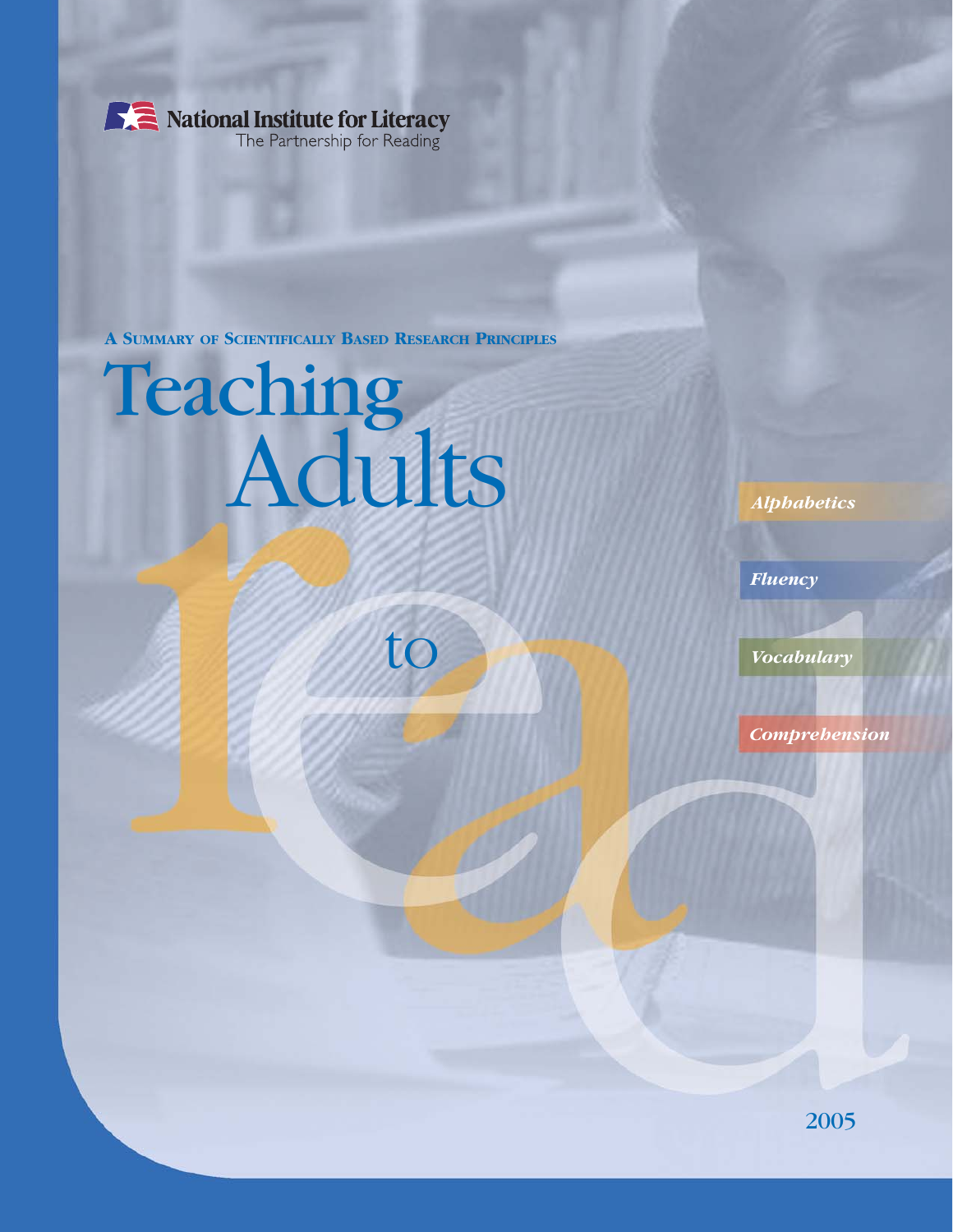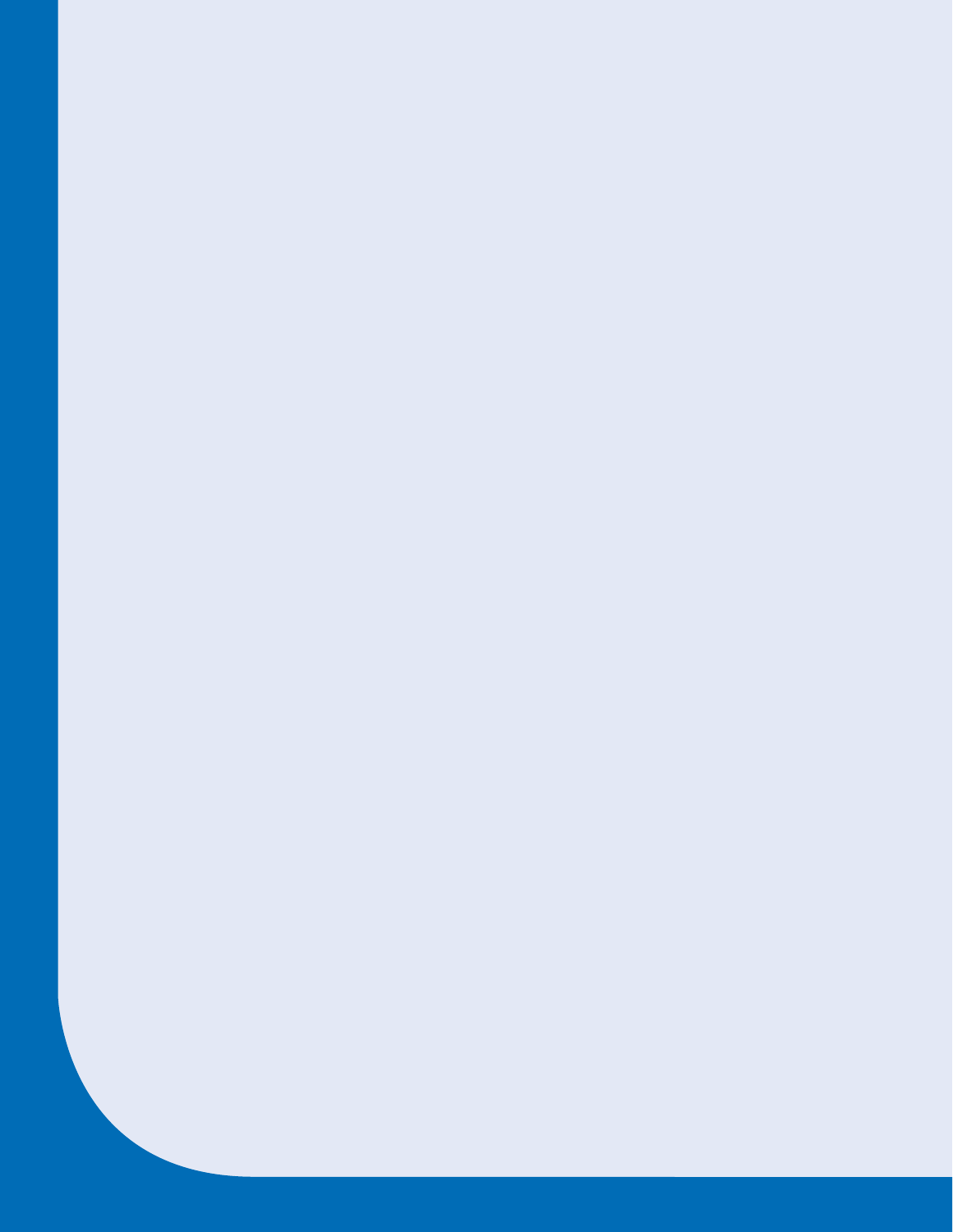**A SUMMARY OF SCIENTIFICALLY BASED RESEARCH PRINCIPLES**

# to Teaching Adults

*Authors*

Mary E. Curtis and John R. Kruidenier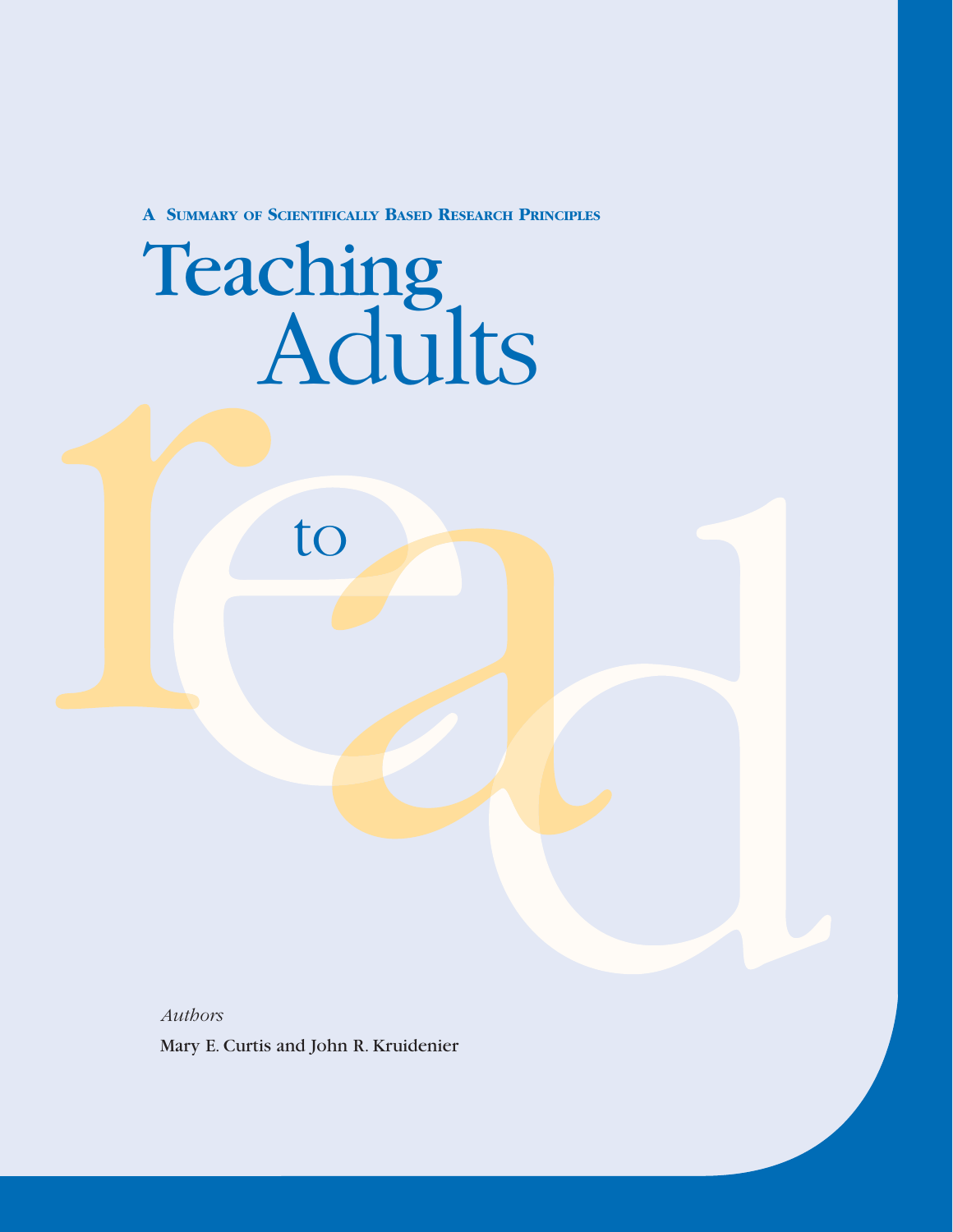This publication was produced under National Institute for Literacy Contract No. ED-03-CO-0026 with Kruidenier Education Consulting. It was designed and edited under Contract No. ED-00CO-0093 with RMC Research Corporation. June Crawford of the National Institute for Literacy served as the contract office's representative. The views expressed herein do not necessarily represent the policies of the National Institute for Literacy. No official endorsement by the National Institute for Literacy of any product, commodity, entity, or enterprise in this publication is intended or should be inferred.

### *The National Institute for Literacy*

Sandra Baxter, Director Lynn Reddy, Deputy Director

*The Partnership for Reading,* a project administered by the National Institute for Literacy, is a collaborative effort of the National Institute for Literacy, the National Institute of Child Health and Human Development, the U.S. Department of Education, and the U.S. Department of Health and Human Services to make scientifically based reading research available to educators, parents, policy makers, and others with an interest in helping all people learn to read well.

*The National Institute for Literacy,* a federal organization, supports the development of high quality state, regional, and national literacy services so that all Americans can develop the skills they need to succeed at work, at home, and in the community.

The Partnership for Reading acknowledges the editorial and design support of C. Ralph Adler, Diane Draper, Elizabeth Goldman, Lisa Noonis, and Robert Kozman of RMC Research Corporation.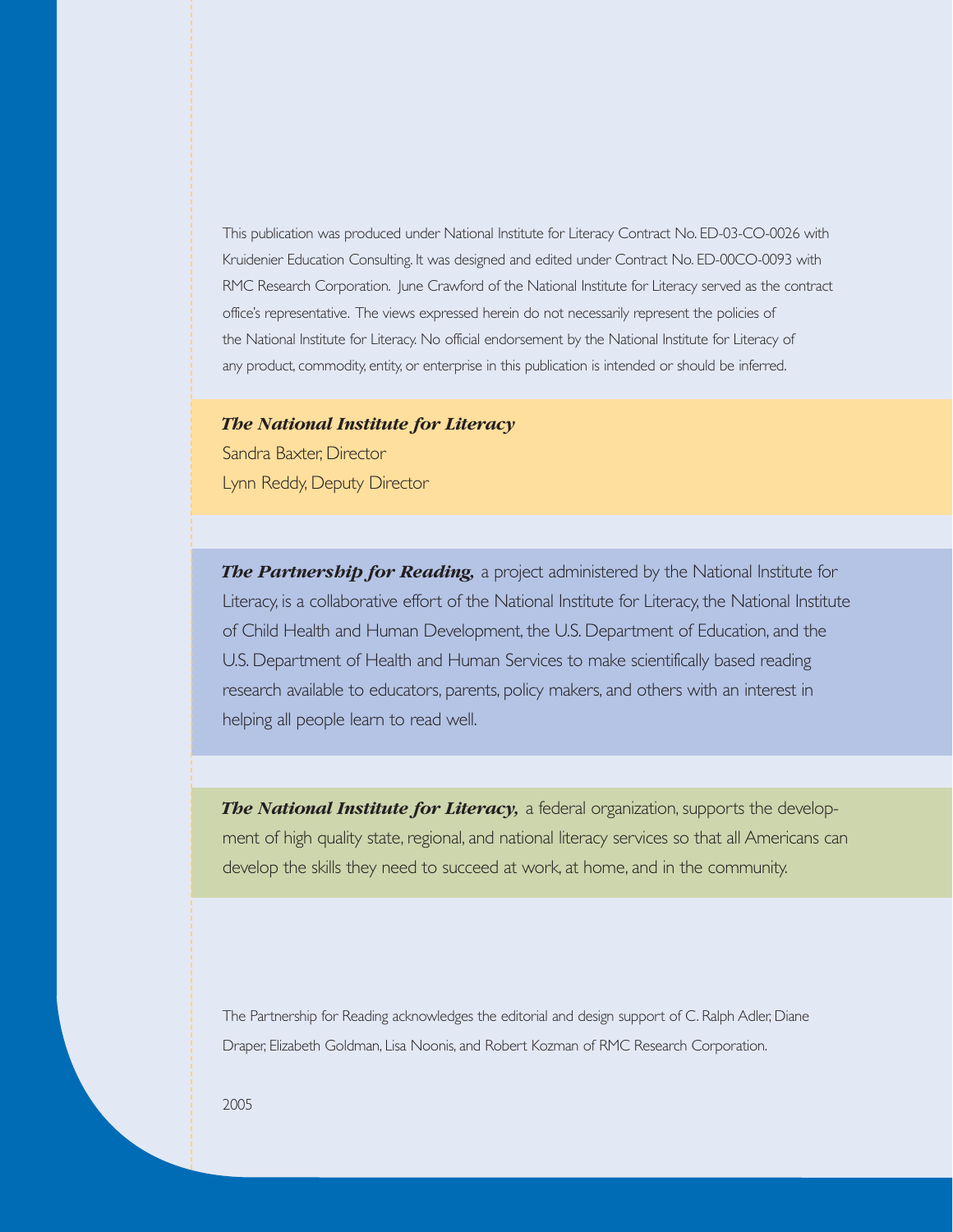## Contents

| Reading Comprehension 9 |
|-------------------------|
|                         |
|                         |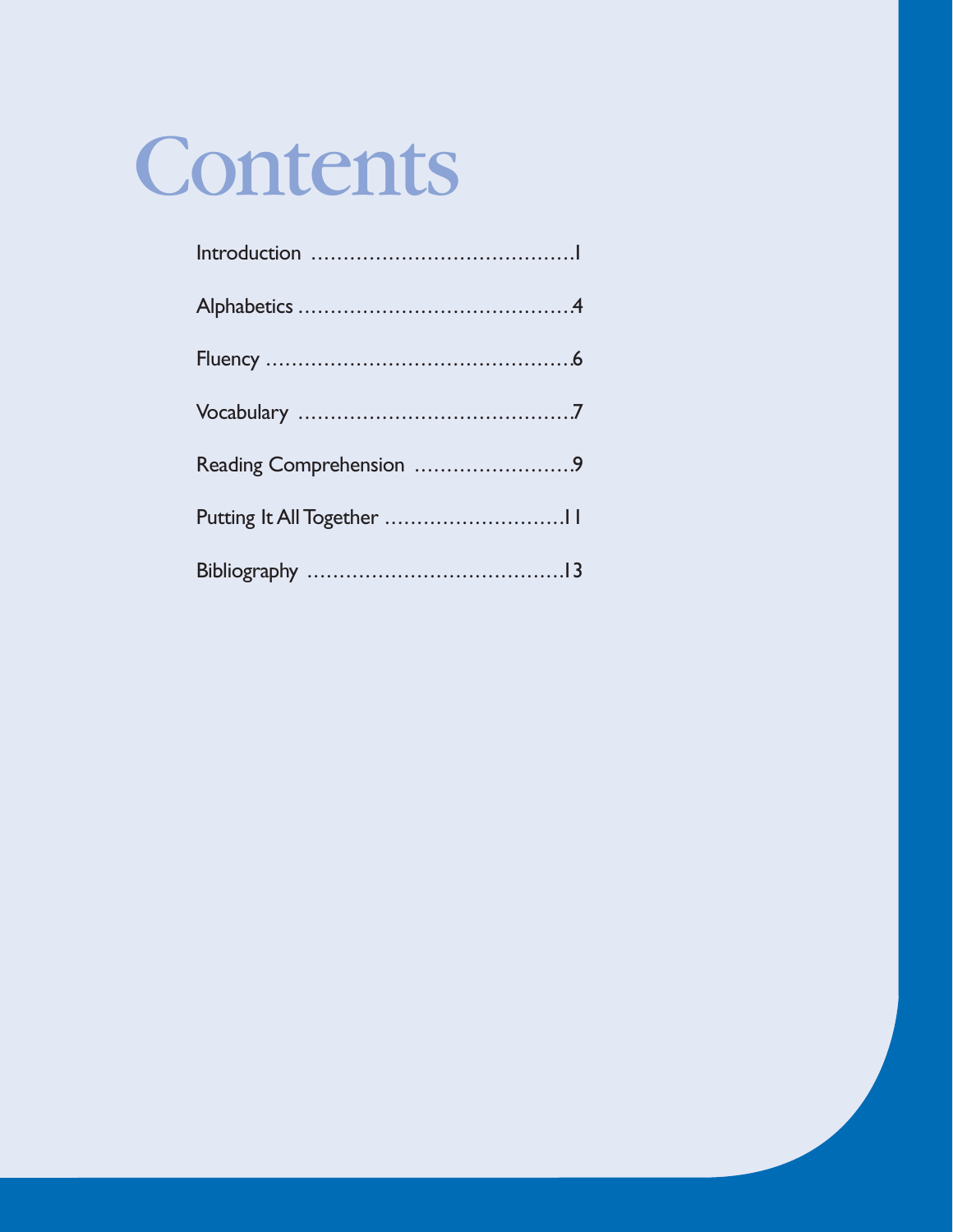This Partnership for Reading publication describes strategies proven to work by the most rigorous scientific research available on the teaching of reading. The research that confirmed the effectiveness of these strategies used systematic, empirical methods drawn from observation or experiment; involved rigorous data analyses to test its hypotheses and justify its conclusions; produced valid data across multiple evaluators and observations; and was accepted by a peerreviewed journal or approved by a panel of independent experts. The application of these researchbased strategies will increase the likelihood of success in reading instruction. Adherence to scientifically based research in this publication was ensured by a review process that included representatives of each Partnership for Reading organization and external expert reviewers. For detailed information on this review process, contact the Partnership for Reading at the National Institute for Literacy, 1775 I Street NW, Suite 730,Washington, DC 20006.

For additional copies of this booklet, download PDF or HTML versions at www.nifl.gov/partnershipforreading.To order print copies, contact the National Institute for Literacy at ED Pubs, PO Box 1398, Jessup, Maryland 20794-1398. Call 1-800-228-8813 or email edpubs@inet.ed.gov.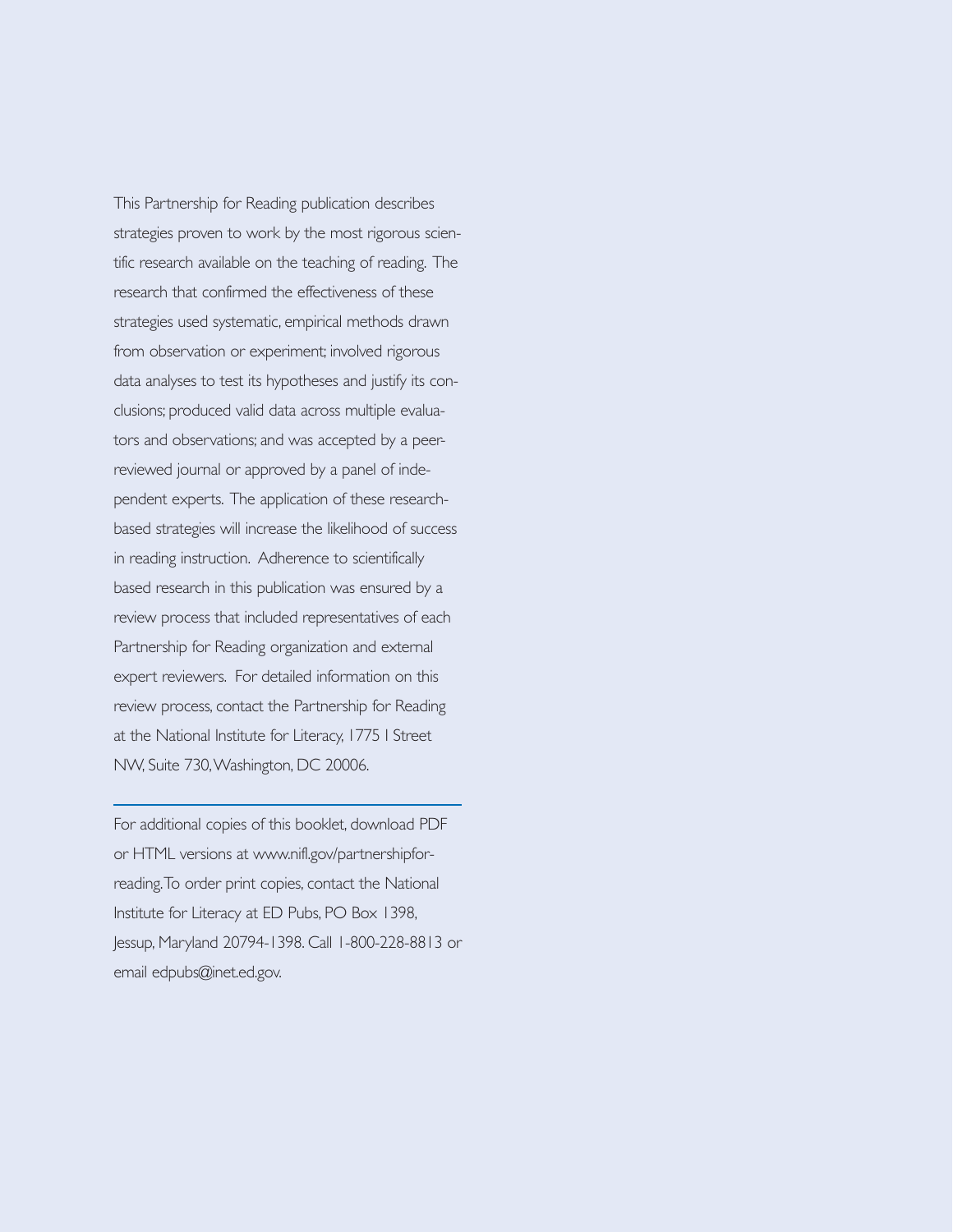# Introduction

Teaching reading is a complex undertaking, especially when the learner is an adult. Unlike children, adult learners cannot spend several hours in a classroom every day. Most adults learning to read find it difficult to attend classes at all; those who enroll in a basic education program can spend, at most, a few hours a week working on their reading.

When adult students arrive in the classroom, they can be at just about any level in their reading development, from beginning readers working on the fundamentals to more advanced readers ready to begin study for a high school level equivalency diploma.

Emotional factors such as motivation, engagement, and fear of failure play a major role in reading success. These feelings can be especially intense for adults, particularly for learners who have spent years struggling with reading and hiding their inability to read from family members, friends, coworkers, and employers.

Given the complexity of the task, what methods should educators use to help adult learners make substantial gains in their reading skills?

This booklet summarizes the emerging principles and trends in adult reading instruction identified in a report of the Reading Research Working Group: *Research-Based Principles for Adult Basic Education Reading Instruction.*This group of adult education and reading experts was established by the National Institute for Literacy and co-sponsored by the National Center for the Study of Adult Learning and Literacy. Its purpose was to identify research-based principles for adult reading instruction.

We know a lot about how to teach children to read, including children who find it difficult to master reading. The reports of the National Reading Panel *(Teaching Children to Read)* and the National Research Council *(Preventing Reading Difficulties in Young*

*Children)* describe strategies that work, according to the findings of extensive, high quality, and rigorous research.We know much less about effective strategies for teaching adults to read. The National Reading Panel (NRP), using an exacting screening process, found more than 400 studies to review. By comparison, the Reading Research Working Group found only about 70 studies on adult reading instruction and assessment that met the criteria for quality research. This was true even when the research criteria developed by the NRP were expanded to include more descriptive studies of reading instruction.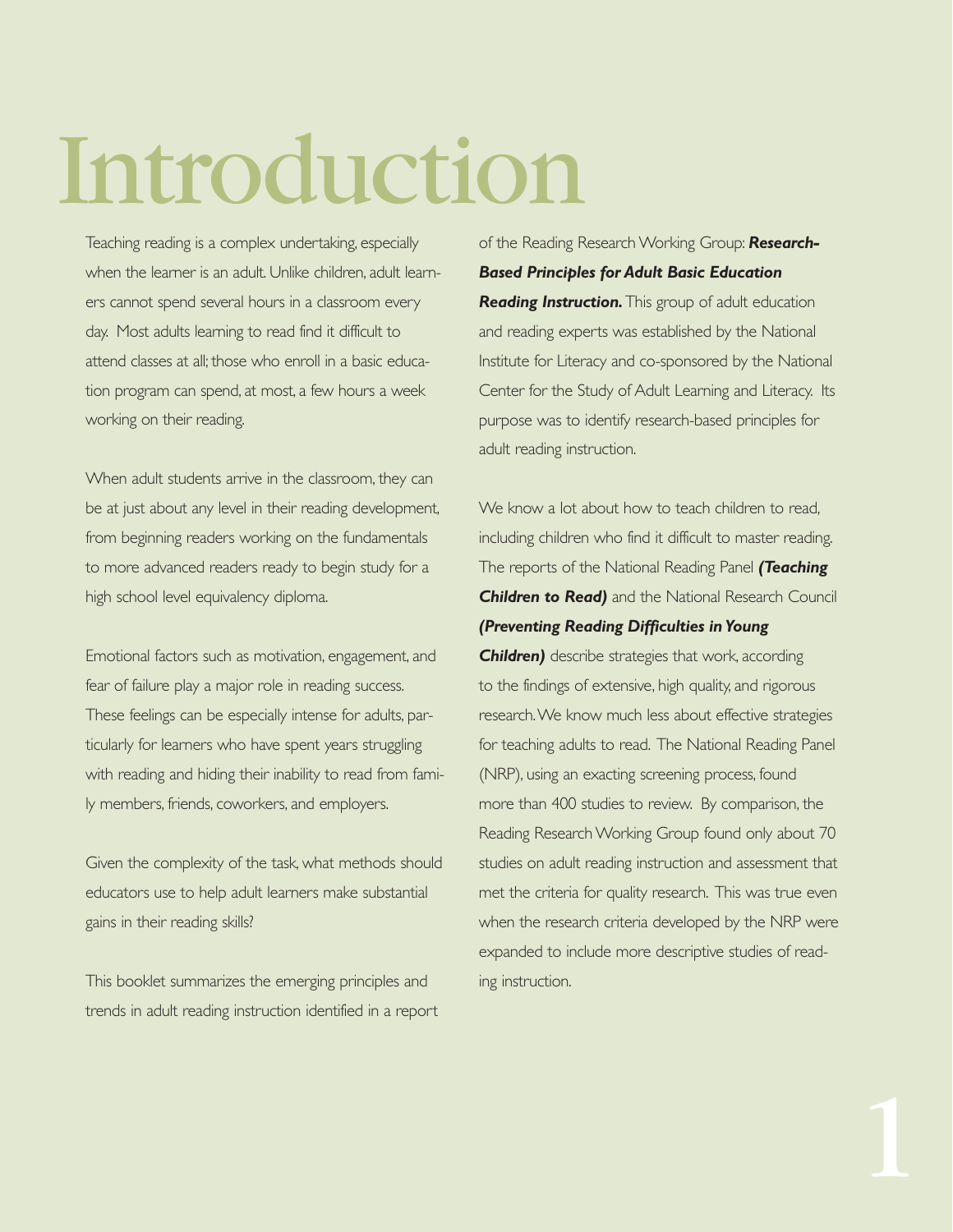Reading is a complex process where all components may be active at the same time. Instruction, therefore, should address each major aspect of reading. Also, reading develops gradually over time and a reader's mastery of different components may develop at different rates. Assessing each component provides a complete picture of an adult's reading ability. The need to assess and teach all the components has important implications for teachers. These are presented in the final chapter,

### *Putting It All Together.*

Another intent of this summary is to encourage teachers to consult reading instruction research. Whenever a research-based reading principle is presented, it is accompanied by a page reference to *Research-Based Principles for Adult Basic Education Reading* **Instruction.** Teachers interested in specific research studies may find brief descriptions of the research, and citations for complete articles, in that book. Ideas from the K-12 research are accompanied by page references to the National Reading Panel report as well as to *Research-Based Principles,* which states the ideas in the context of adult reading instruction research.

### **HOW PAGE REFERENCES ARE USED IN THIS BOOKLET**

**Example 1:** "When alphabetics is a part of adult beginning reading instruction, increases in reading achievement are found (43)."

The number inside parentheses at the end of this statement refers to a page in *Research-Based Principles for Adult Basic Education Reading Instruction,* and indicates that the statement is based on existing research with adult learners. In this example, information about the research that supports the statement can be found on page 43 of *Research-Based Principles.*

**Example 2:** "For word analysis, effective strategies systematically teach letter-sound correspondences directly and explicitly. They focus on teaching learners how to convert individual graphemes (letters and letter combinations) into phonemes and then blend them together to form a word. Or, they focus on converting larger letter combinations such as common spelling patterns (e.g., ing, able, un) (NRP, 2-92, 2-93; RBP, 51)."

The abbreviations and numbers inside the parentheses at the end of this statement refer to chapter and page references in the National Reading Panel report and to page references in *Research-Based Principles for Adult* **Basic Education Reading Instruction**, and indicate that the statement is based on findings from research with children and then extended for their implications for teaching reading to adults. In this example, the statement comes from pages 92 and 93 in Chapter Two of the NRP report, and is extended on page 51 of *Research-Based Principled for Adult Basic Reading Instruction.*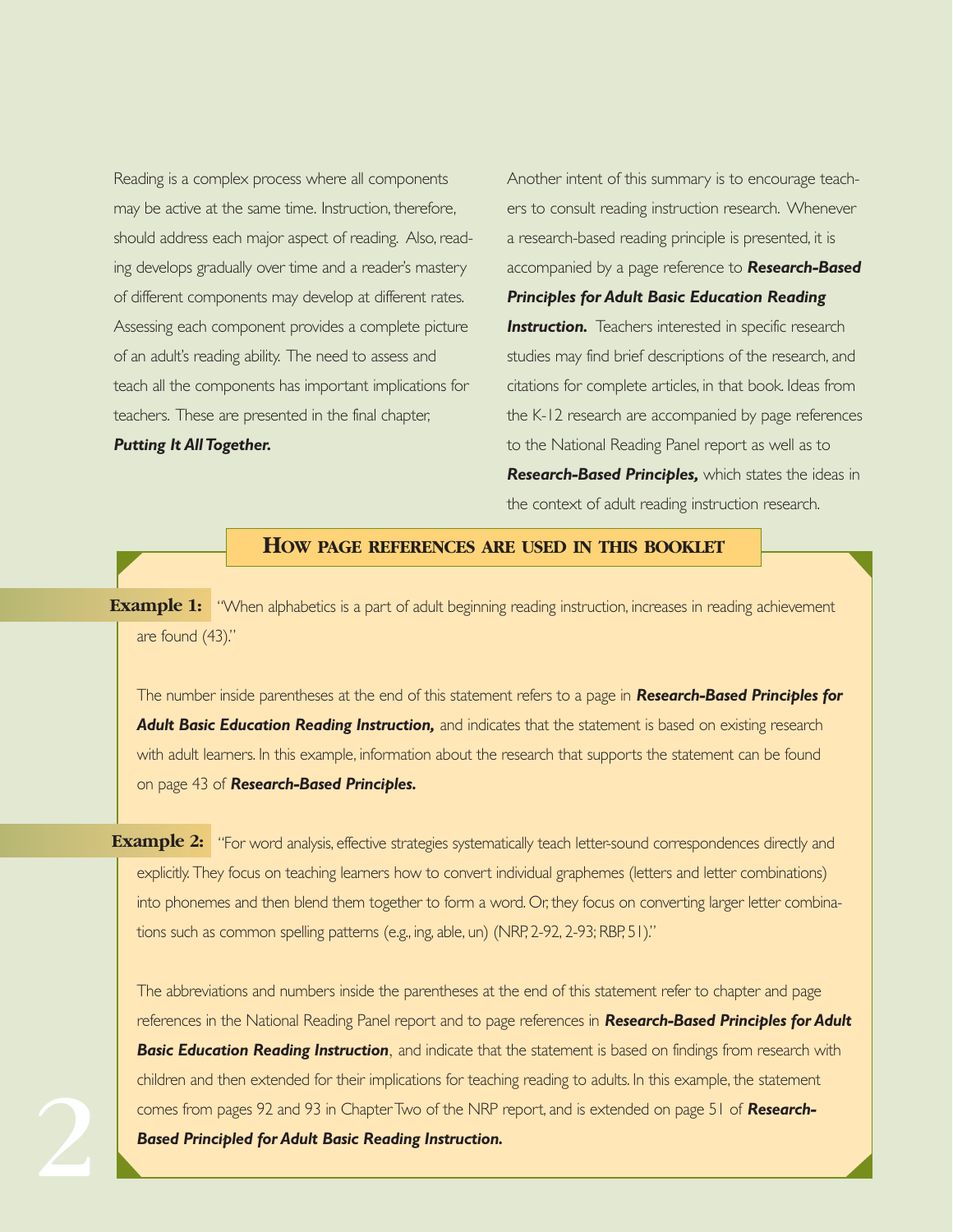Today, researchers are working diligently to expand the base of scientific research in adult reading instruction. Several promising studies sponsored by the National Institute of Child Health and Human Development, the National Institute for Literacy, and the U.S. Department of Education are examining methods specifically for teaching reading to adults. Results from these studies, however, may not be available for several years. If adult educators want to use the best practices that the research has to offer, what can they do as they wait for a critical mass of adult reading research results to accumulate? Where should teachers in community-based programs, community colleges, and family literacy programs turn for suggestions on teaching adults to read when the research has not yet fully addressed the field's important topics?

### *The Reading Research Working Group (RRWG) took the following approach to these questions:*

- It looked at the adult reading instruction research;
- It identified advice for practice (principles) from the best of this research; and
- It supplemented these findings with those from the National Reading Panel report.

Supplementary results from the NRP were selected carefully, using criteria that take into account important differences between readers in different age groups.The RRWG called the suggestions for adult reading assessment and instruction *emerging principles* and *trends* because the small number of available research studies made it impossible to derive many truly robust principles. With a few exceptions, the studies used to derive the emerging principles and trends were published in peerreviewed journals. Of these studies, the greatest weight was given to those that compared adults in different treatment groups. Other more descriptive studies were used as supporting evidence.

This summary presents the results of the Reading Research Working Group's review of adult reading instruction research. Each of the first four sections addresses one essential component of reading instruction: alphabetics, fluency, vocabulary, and comprehension.The same questions are raised for each:

◗ *What is the component?* ◗ *Why teach it?* ◗ *How do you assess it?*

In addition, for each topic, we briefly describe the implications for teachers.This booklet was not intended to offer extensive examples of how the research can be translated into practice.We encourage readers to consult other resources offered by the Partnership for Reading for examples of scientifically based instructional strategies for adult literacy (visit www.nifl.gov/partnershipforreading).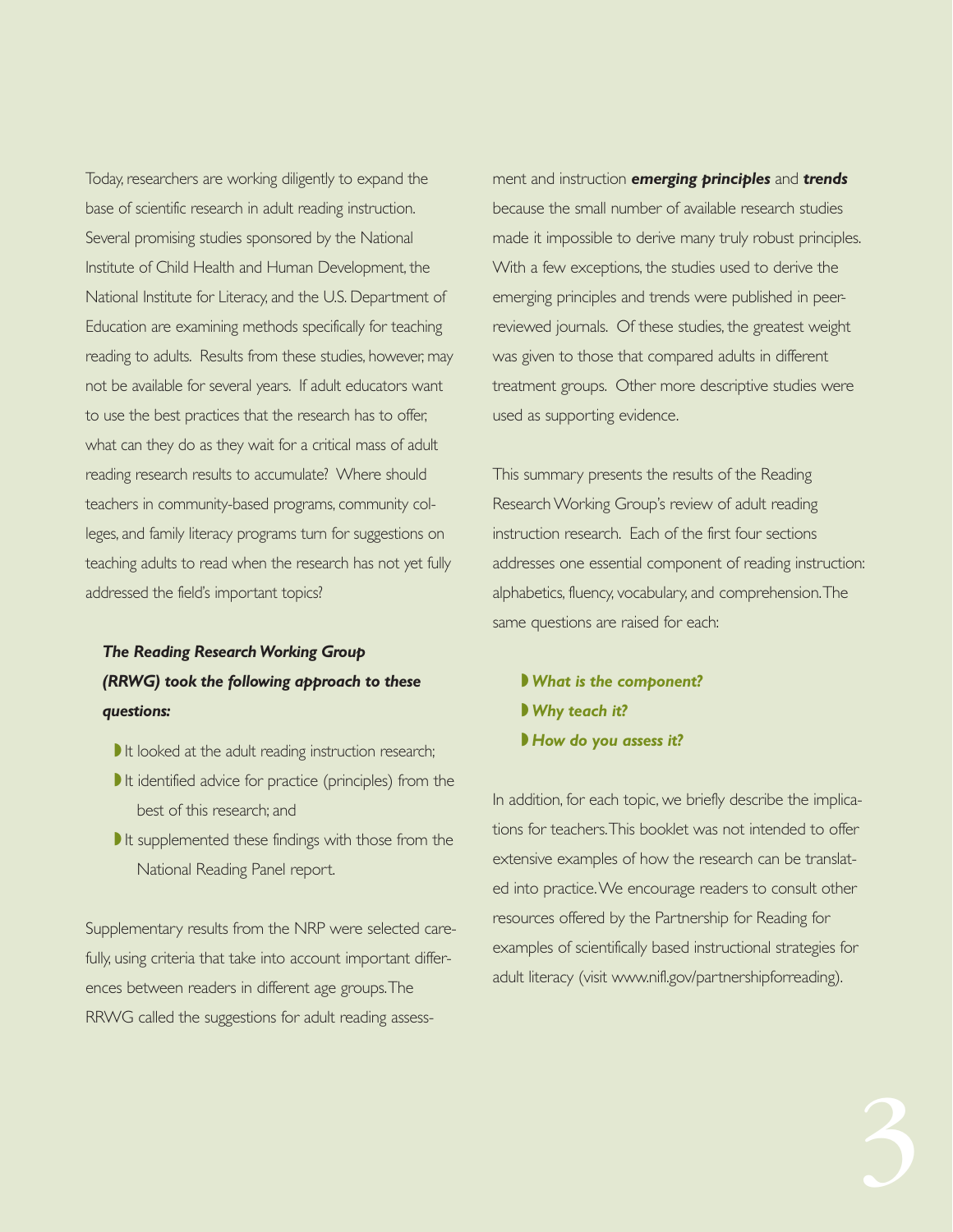### **ALPHABETICS**

# /a//l//f//a//b//e//t//i//k//s/

### *What is alphabetics?*

English is an alphabetic language. The letters in its alphabet represent the sounds of spoken English. The process of using the written letters in an alphabet to represent meaningful spoken words is called alphabetics, and includes both phonemic awareness and word analysis. Phonemic awareness is the knowledge of the basic sounds (phonemes) of spoken language. Word analysis is the knowledge of the connection between written letters or letter combinations and the sounds they represent.

### *Why teach alphabetics?*

Phonemic awareness and word analysis help learners become familiar with how the English writing system works—a crucial step in learning to read. Students with good phonemic awareness know how to manipulate the individual sounds (phonemes) of spoken English. They know, for example, that the spoken word *cat* is made up of three sounds: */c/-/a/-/t/.* (Note that letters appearing between slashes should be read as sounds—for example, */b/* is read as the first sound in *bob*—not as *bee.*)

Students with good word analysis know how individual letters and combinations of letters represent the sounds of spoken English. They know, for example, that the string of written letters *c, a,* and *t* represent the spoken word *cat.* They know how to blend sounds together to form regularly spelled words and how to recognize irregularly spelled words by sight. As readers advance beyond the very beginning levels, more combelong? **bus, bun, rug.**<br>
advance beyond the very beginning levels, more com-<br>
advance beyond the very beginning levels, more com-

plex aspects of word analysis, such as the knowledge of word parts (for example, prefixes, suffixes, stems, and compounds) and the use of tools such as the dictionary, may contribute to word reading ability.

Adult non-readers have virtually no awareness of phonemes (39), and adult beginning readers have difficulty manipulating phonemes (39).They also have difficulty applying letter-sound knowledge in order to figure out new or unfamiliar words while reading (40).When adult beginning reading instruction includes alphabetics, increases in reading achievement occur (43).

### *How do you assess alphabetics?*

Phonemic awareness is assessed *orally* through tasks that ask learners to demonstrate their ability to manipulate the sounds in spoken words.The National Reading Panel (NRP, 2000, p. 2-10) provides the following summary of these kinds of tasks.

- **Phoneme isolation:** recognizing individual sounds in words, for example,"Tell me the first sound in *paste." (/p/)*
- **Phoneme identity:** recognizing the common sound in different words, for example, "Tell me the sound that is the same in *bike, boy,* and *bell." (/b/)*
- ◗ *Phoneme categorization:* recognizing the odd sounding word in a sequence of three or four words, for example,"Which word does not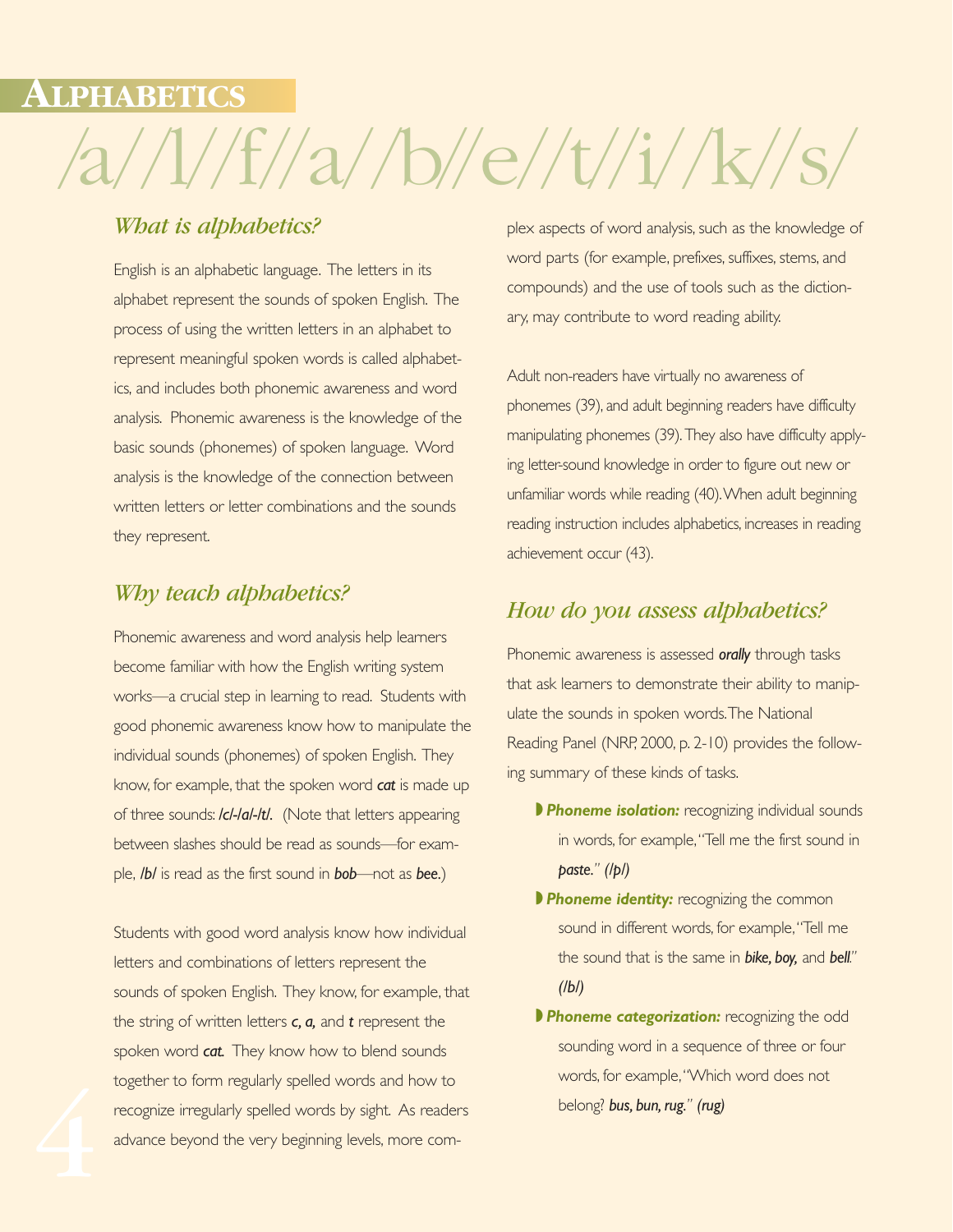- **Phoneme blending:** listening to a sequence of separately spoken sounds and combining them to form a recognizable word. For example, "What word is */s/ /k/ /u/ /1/*?"*(school)*
- **Phoneme segmentation:** breaking a word into its sounds by tapping out or counting the sounds, or by pronouncing and positioning a marker for each sound, for example,"How many sounds are there in *ship*?" (three: */sh/ /i/ /p/*)
- **Phoneme deletion:** recognizing what word remains when a specified phoneme is removed, for example,"What is smile without the */s/*?" *(mile)*

Word analysis is assessed through tasks that ask students to demonstrate their ability to say the sounds in *written* words or parts of words. Letters or letter combinations that represent a basic sound, or phoneme, are called *graphemes.* Students can be asked to pronounce singleletter graphemes, two-letter graphemes or digraphs, or larger word parts such as blends. Sample tasks would be:

- ◗ "What sounds do these letters make: *b, d, f* ?"
- "What is the short vowel sound made by these letters: *a, e, i?*"
- ◗ "What sounds do these letters make:*ch, ck, oa, ee?*"
- ◗ "What sounds do these letters make: *br, st, str, at, am?*"

The ability to pronounce word parts can also be assessed with whole word tasks. To find out if someone can decode the short *a* vowel sound, for example, we might ask him or her to read the word *can*. Any

response with a short *a* sound in the middle position would be correct *(can, cat,* or *ban)* because it contains the short *a* target phoneme.

### *Alphabetics: implications for teachers*

Alphabetics can be improved by participation in adult education (42, 43), and explicit instruction may be the best way to accomplish this (45). Explicit instruction consists of direct teaching of letter-sound relationships in a clearly defined sequence.

The NRP's review of K-12 alphabetics instruction suggests that phonemic awareness and word analysis should be taught together. Phonemic awareness instruction is most effective when letters, not just sounds, are used for instruction. Research at the K-12 level also suggests that the most effective strategies for teaching phonemic awareness focus on a few specific skills, especially blending (putting individual phonemes or sounds together to form words) and segmenting (breaking a word into its individual phonemes) (NRP, 2-4, 2-5; RBP, 50).

Effective word analysis strategies systematically teach letter-sound correspondences directly and explicitly. They focus on teaching learners how to convert individual graphemes (letters and letter combinations) into phonemes (sounds) and then blend them together to form a word. Or, they focus on converting larger letter combinations such as common spelling patterns into sounds (e.g., ing, able, un) (NRP, 2-92, 2-93; RBP, 51).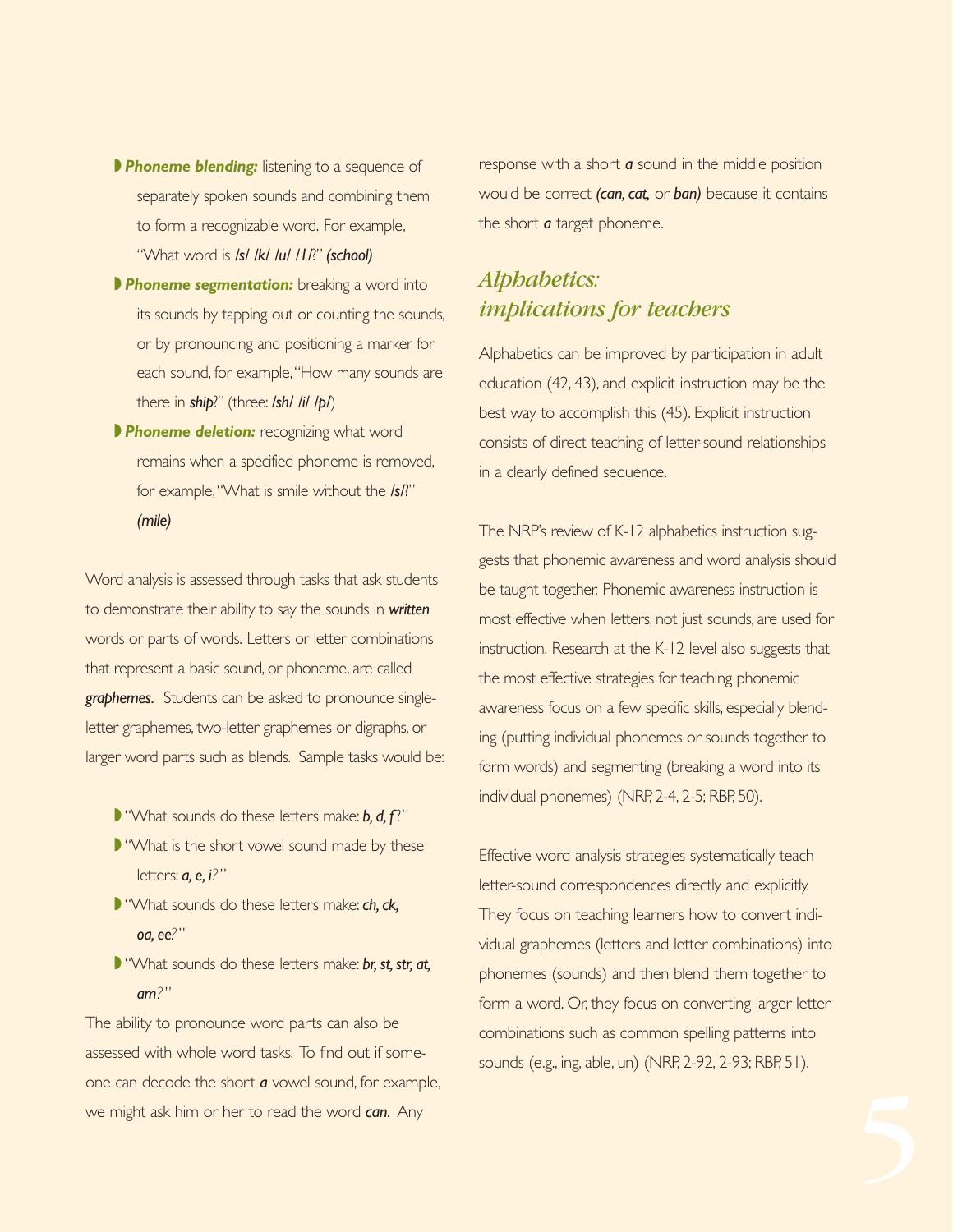# FLUENCY *Interneur*fluence

### *What is fluency?*

Fluency is the ability to read with efficiency and ease. Fluent readers can read quickly and accurately and with appropriate rhythm, intonation, and expression. Individuals who are learning to read often are not fluent. Their reading is choppy and filled with hesitations. They make false starts and mistakes in pronunciation. But even mature readers may read less fluently if they try to read texts that contain many unfamiliar words. Their reading may slow down and be characterized by more hesitations and mispronunciations than usual.

### *Why teach fluency?*

Without fluency, readers attend more to decoding than to understanding the meaning of what they are reading. Fluency promotes comprehension by freeing cognitive resources for interpretation. Fluent reading also signals that readers are pausing at appropriate points to make sense of the text. When a reader can reproduce the rhythm intended by the author, he or she can grasp the meaning more easily.

Fluency is an issue for adult beginning readers, intermediate readers, and for some who read at more advanced Adult Basic Education levels. In a large-scale assessment of over one thousand young adults, those with poor fluency had a silent reading rate of about 145 or fewer words per minute—almost 100 words per minute slower than the fluent readers (57). The oral reading rate and accuracy of adult beginning readers closely resembles those of children who are beginning to read (57).

### *How do you assess fluency?*

Reading fluency can be measured formally with standardized tests, or informally with reading inventories, miscue analyses, pausing indices, or measures of rate.Typically, a student reads aloud while the teacher observes and records reading accuracy and reading rate. Reading accuracy is the number or percentage of words read correctly in a text. Reading rate or speed is the number of words read in a given amount of time, such as the number of words read in a minute, or the average number of words read per minute.

Sometimes measures of oral reading accuracy and rate are combined, as in determining the average number of words read correctly in a minute. Fluency can also be estimated by timing how long it takes to read a passage of text silently.

Another way to assess fluency is by the rhythm a reader has while reading. As part of a study conducted by The National Assessment of Educational Progress, researchers developed a four-point fluency scale based on pauses. Level one on the scale represents readers who read word by word, while level four represents those who pause only at the boundaries of meaningful phrases and clauses.

### *Fluency: implications for teachers*

Repeated reading is the most effective instructional technique for increasing reading fluency in adults (58-61). In repeated reading, a student reads a passage many times while a teacher provides feedback about rate and accuracy levels, helps with difficult words, and models fluent reading.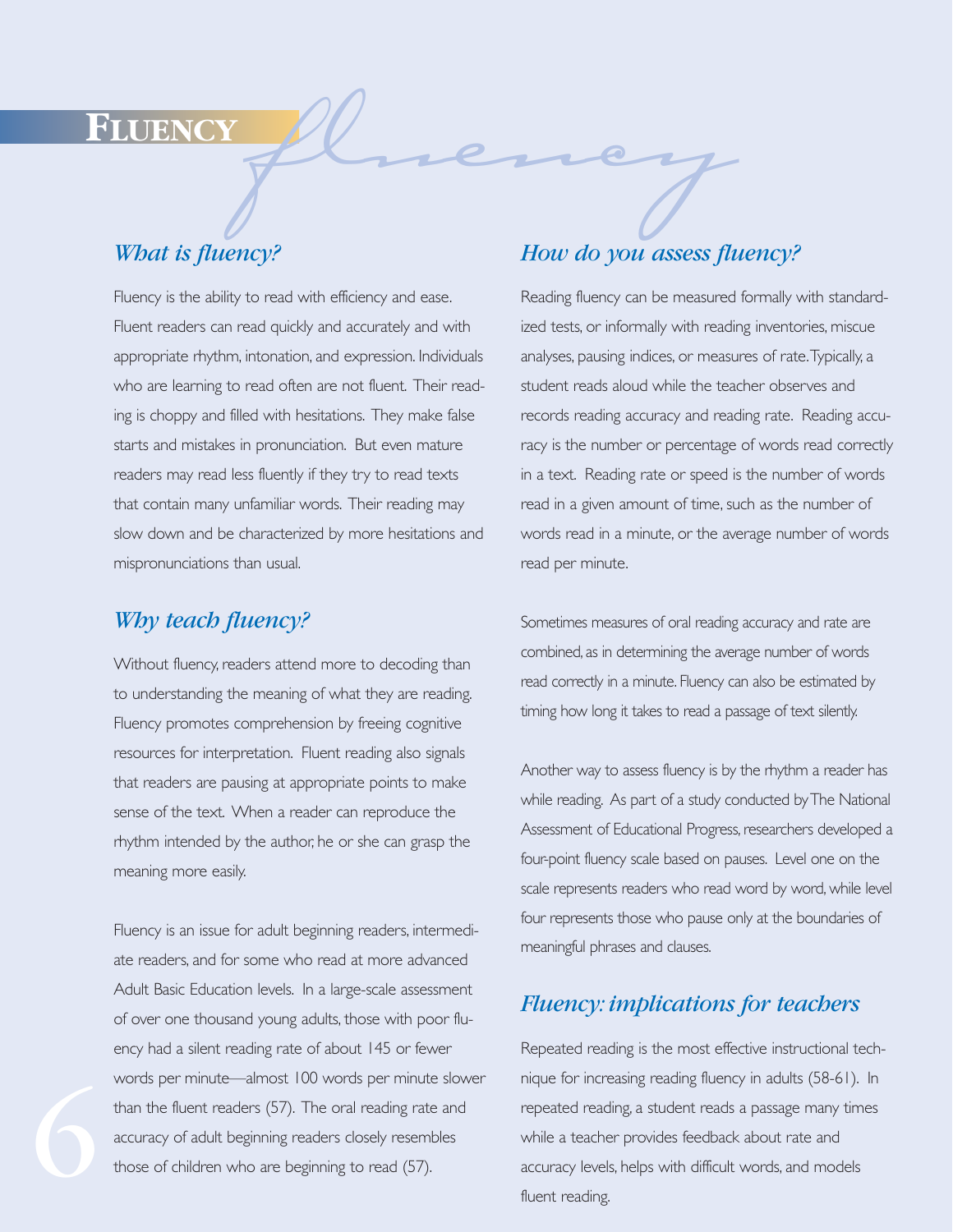### MOCABULARY<br>
WOCABULARY<br>
WARE SIGN OF SALE OF SALE OF SALE OF SALE OF SALE OF SALE OF SALE OF SALE OF SALE OF SALE OF SALE OF SALE OF SALE OF SALE OF SALE OF SALE OF SALE OF SALE OF SALE OF SALE OF SALE OF SALE OF SALE OF S **VOCABULARY**

### Vocabulary: noun

1.All the words of a language. 2.The sum of words used by, understood by, or at the command of a particular person or group. 3.A list of words and often phrases, usually arranged alphabetically and defined or translated; a lexicon or glossary.

Adapted and reproduced by permission from The American © 2000 by Houghton Mifflin Company.

### *What is vocabulary?*

A person's vocabulary consists of the individual words whose meanings he or she knows and understands. Reading vocabulary comprises those words that we know and understand as we read. Because reading involves decoding, we can know the meaning of a word when we hear it spoken but still not be able to read it in print. This is common for beginning readers, whose oral vocabulary —that is, their speaking and listening vocabulary—is often larger than their reading vocabulary.

The depth of a person's knowledge of individual words can also vary. We may have a deep understanding for words we use frequently, knowing many or even all of their dictionary definitions, for example. Or our knowledge may be shallow, as it is when we know only one of several meanings for a word, or when we have heard a word only a few times but have never used it ourselves or checked on its definition.

### *Why teach vocabulary?*

As one of several components of reading, vocabulary instruction may be best viewed as necessary, but not sufficient. Teaching the meanings of individual words will not ensure that learners can decode fluently or read passages of text with understanding. But vocabulary knowledge and skills are crucial for getting meaning from text. Without knowledge of the meanings of the key concepts in a text, a reader will struggle to understand the writer's intended message.

### *How do you assess vocabulary?*

Vocabulary knowledge can be assessed in many ways, each of which may influence an instructor's view of a student's vocabulary ability. The structure of a test determines the type of vocabulary knowledge being measured, such as receptive vocabulary (listening and reading) or expressive vocabulary (speaking and writing). The nature of the test also determines how much knowledge a reader needs about an individual word (vocabulary depth) to respond correctly to assessment tasks.

For example, some tasks ask the learner to respond with oral answers:"Tell me what the word *travel* means." Responses scored as correct could require very little knowledge *(to go on vacation)* or more depth of knowledge *(to move from one place to another)*. Another more common task is the written, multiple-choice question. Multiple-choice items can also be structured to require more, or less, depth of knowledge.

A written multiple-choice question—like other tasks that require students to read a test item—can measure abilities other than a learner's vocabulary knowledge, such as alphabetics or fluency. For instance, if a learner cannot decode the words in a vocabulary test item, he may not be able to respond correctly even if he knows the word when hearing it. For this reason, oral vocabulary tests may be more accurate measures of learners'<br>general knowledge of word meanings because they do<br>not require decoding. general knowledge of word meanings because they do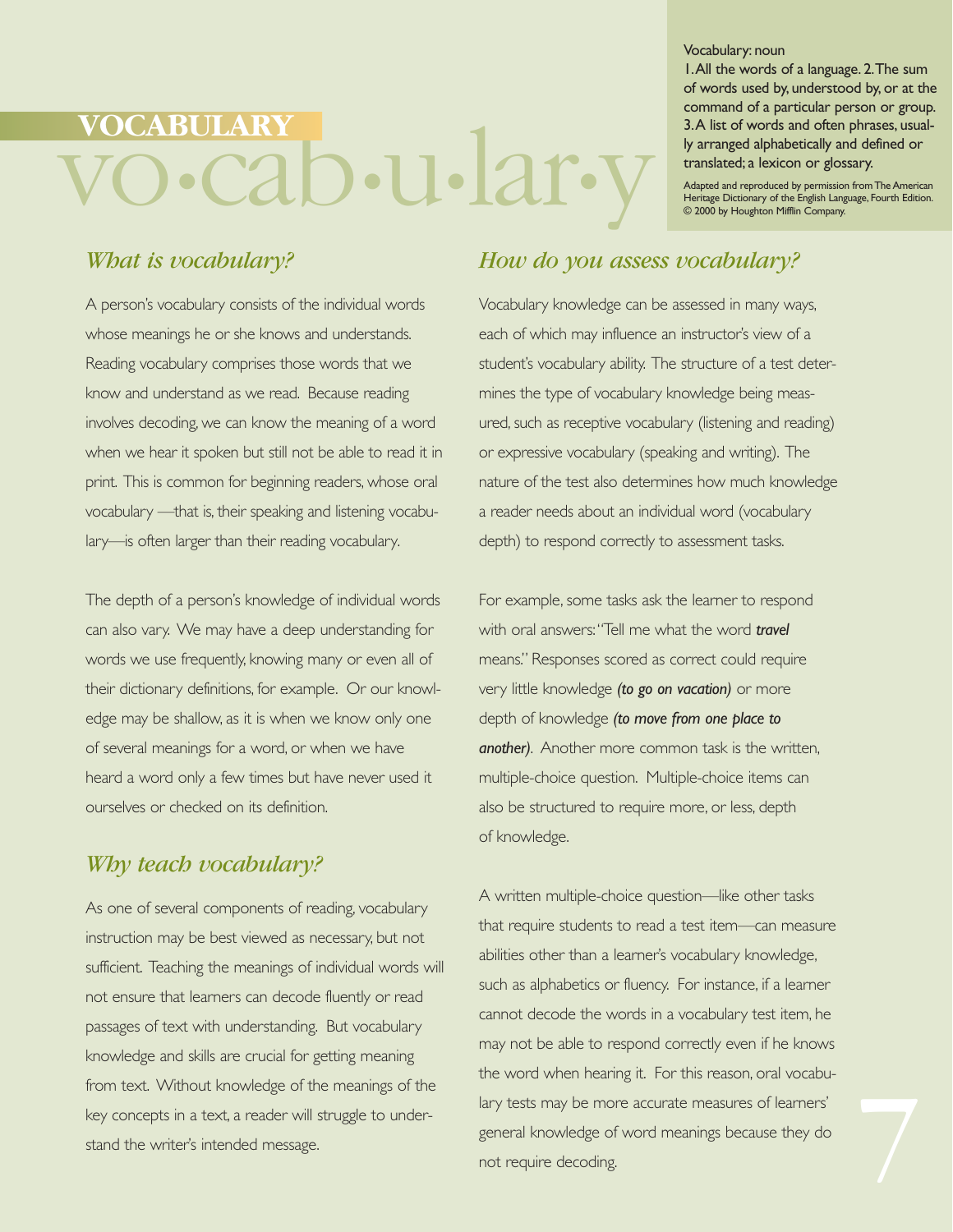Very little research exists on the assessment of adult basic education (ABE) students' vocabulary knowledge. One study does suggest that teachers should give special attention to ABE learners' vocabulary assessment. This research compared the oral vocabulary knowledge of children and adults who had word recognition scores between grade equivalents 3 to 5. The adults' vocabulary knowledge appeared to be no better on average than children's by the time both were able to read (decode) text written at about the fifth grade level (68). In other words, we should not assume that ABE students will have well-developed vocabularies just because they are older and more experienced. After a certain point, vocabulary growth seems to depend on reading ability.

### *Vocabulary: implications for teachers*

Does participation in ABE increase students' vocabulary achievement? Overall, results from the research are inconclusive: several studies found that participating students' vocabulary knowledge improved, but others found no improvement (69-72).

Initial research suggests that the longer ABE students remain in effective programs, the more their vocabularies will improve (70, 73). But more research is needed to identify teaching practices that are related to factors such as learner characteristics, specific instructional methods or materials, or the effects of teacher training.Two of these topics, learner characteristics and instructional materials, have been addressed by vocabulary instruction research with children. The NRP review of K-12 vocabulary instruction identified five methods (NRP, 4-3):

other attributes of words to be learned. An example would be teaching students about the meanings of common roots, prefixes, and suffixes.

**Implicit instruction:** students are exposed to words or given opportunities to do a great deal of reading. As experiences with words increase, so do opportunities to learn new word meanings.

**Multimedia methods:** students learn vocabulary by going beyond text to experience other media such as graphic representations, hypertext, or American Sign Language that uses a haptic (contact) medium. Semantic mapping, where visual representations are used to illustrate the relationships among new and known word meanings, is an example.

**Capacity methods:** students practice extensively to increase their vocabulary capacity through making reading automatic. For instance, increasing a reader's fluency enables him or her to make better use of the clues in a text that help in learning new word meanings.

*Association methods:* students learn to draw connections between what they do know and words they encounter that they do not know. Pairing a new word with a known synonym is an example.

In addition, the NRP identified some trends that may assist adult educators:

- Repetition and the use of multiple contexts are important in vocabulary instruction (NRP, 4-4; RBP, 75-76);
- Active engagement is important in vocabulary instruction (NRP, 4-4); and
- Clarifying or restructuring vocabulary learning with children. The NRP review of K-12 vocabulary<br>instruction (NRP, 4-4); and<br>instruction identified five methods (NRP, 4-3):<br>**Explicit instruction:** students are given definitions or<br>learners (NRP, 4-4, 4-21).

**Explicit instruction:** students are given definitions or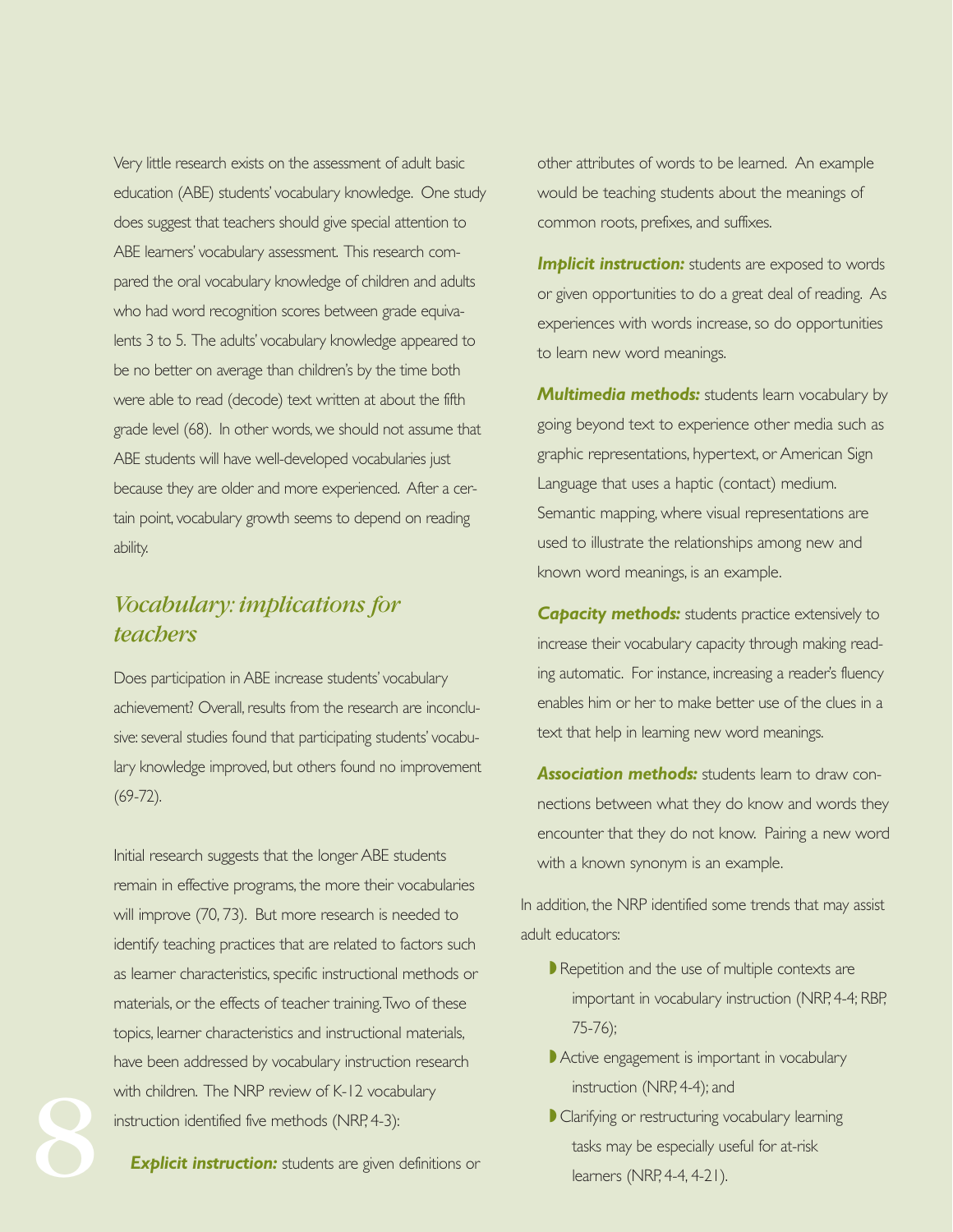# **READING COMPREHENSION** reading<br>comprehension

### *What is comprehension?*

Reading comprehension is the process of constructing meaning from what is read. To comprehend, a reader must decode words and associate them with their meanings. Phrases and sentences must be dealt with fluently enough so that their meanings are not lost before the next ones are processed. Since understanding the message must occur without face-to-face contact with the writer, comprehension relies on what a reader can derive from the text, based on prior knowledge and past experience. Finally, readers must continuously monitor their construction of meaning to identify problems in understanding as they arise and make repairs as needed.

### *Why teach comprehension?*

Whether one reads for work or for pleasure, comprehension is the goal. Comprehension is an active process; readers must interact and be engaged with a text. To accomplish this, proficient readers use strategies or conscious plans of action. Less proficient readers often lack awareness of comprehension strategies, however, and cannot develop them on their own. For adult literacy learners in particular, integrating and synthesizing information from any but the simplest texts can pose difficulties (78). Consequently, most ABE students will benefit from direct instruction in reading comprehension strategies as well as time spent

practicing and discussing strategies for comprehending (80, 86-88).

### *How do you assess comprehension?*

To prepare for instruction and to measure progress, ABE instructors should assess learners' ability to acquire and use information from text. Typically this can be done by asking students to read and answer questions about what they have read. Formats include multiplechoice, short answer, and cloze or fill-in-the-blank questions. Teachers can assess learners' knowledge of comprehension strategies, such as asking questions while reading, writing summaries, or creating outlines, by observing students while they read or by asking them about the strategies they use.

Because results from comprehension assessments may vary widely (depending on the test used and when it is administered),ABE instructors should choose comprehension tests carefully (79). They should also decide whether any secondary issues related to reading comprehension difficulties need to be addressed. For example, adults whose first language is not English or adults with a learning disability are more likely to have reading comprehension deficits (80). For adults in ESOL (English for Speakers of Other Languages) programs, knowledge of the English language will be an issue. For adults with a reading disability, problems with enabling skills such as alphabetics or fluency can be the source of the difficulty.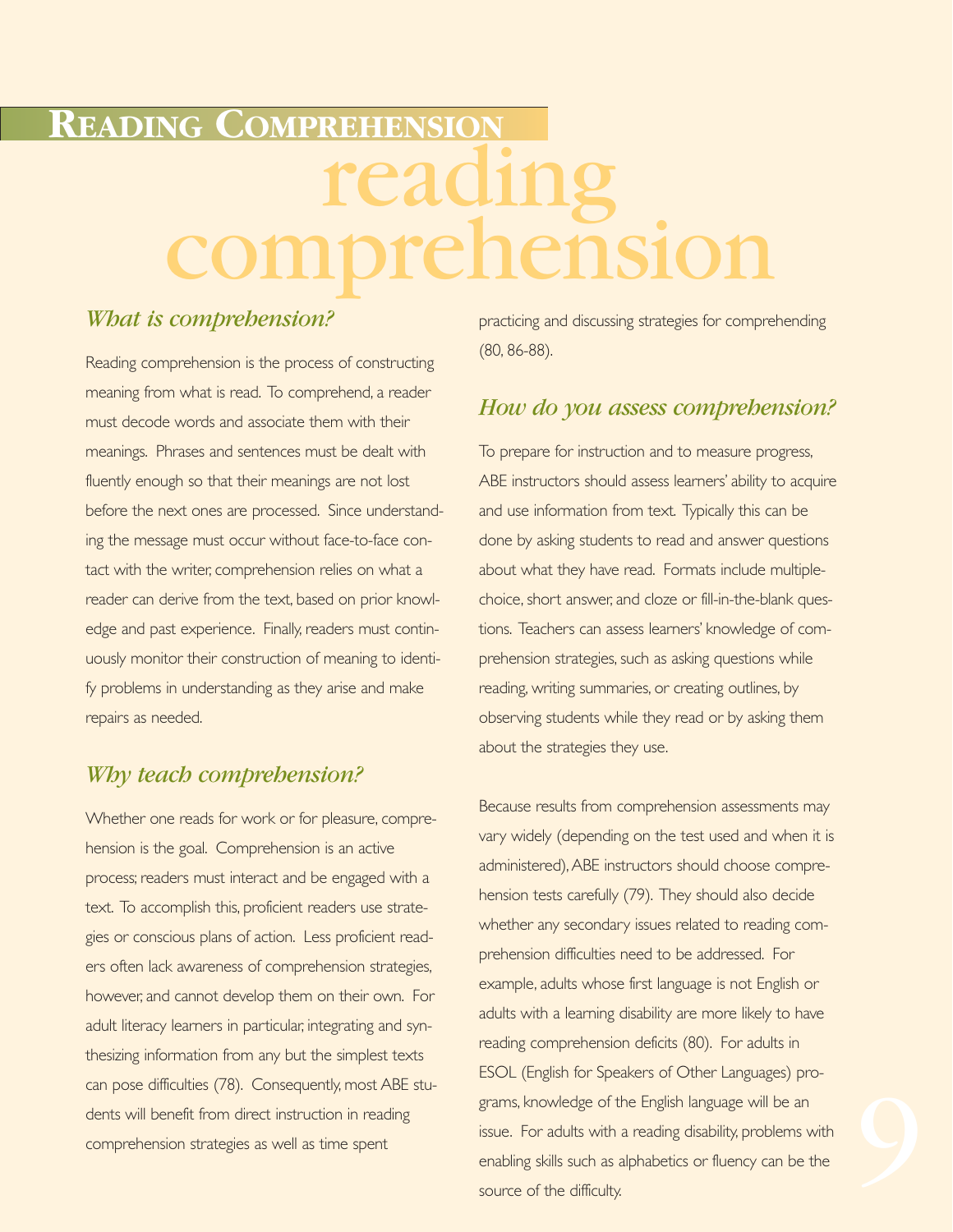### *Comprehension: implications for teachers*

Research indicates that participation in adult basic education can improve comprehension (81), and points to some very general approaches that may be effective.

Direct instruction in the use of comprehension strategies is one approach that may be effective (86). As summarized by the NRP, direct instruction includes:

- Helping learners to develop an awareness and understanding of their own cognitive processes;
- Guiding learners and modeling the actions that readers can take to enhance comprehension; and
- ▶ Providing learners with opportunities to practice strategies with the teacher's assistance until a gradual internalization and independent mastery occurs.

At the K-12 level, several effective strategies have been found: answering questions, asking questions, writing summaries, monitoring comprehension, using graphic and semantic organizers, using story structure, and learning cooperatively (where students work together while learning strategies). Teaching students to use more than one of these strategies, and when to use them, is especially effective (NRP, 4-6, 4-40; RBP, 97).

ABE research also suggests teaching comprehension in tandem with instruction in other reading components (88), an approach supported by very strong evidence

from research at the K-12 level (NRP 2-4, 2-5, 2-20, 2- 116, 3-3, 4-4; RBP, 96).

In some ABE instructional settings, student comprehension has been improved by manipulating the classroom environment. Some enabling factors in the classroom environment include: emphasizing learner-centered activities (89); providing assistance to teachers in the classroom with volunteers or paid assistants (90); and dealing explicitly with adults' motivation and how they feel about their reading (95).

### *Other suggestions supported by research include:*

- Use adult oriented material, which can be motivating and necessary for decoding instruction (which, in turn, enables comprehension) (91).
- Devote sufficient classroom time to reading and writing instruction; one study suggests spending at least 70% of classroom time on reading and writing instruction (92).
- ▶ Encourage students to spend more time in ABE programs, which is associated with greater gains in reading comprehension achievement (92).
- Employ certified or experienced teachers for ABE instruction (93).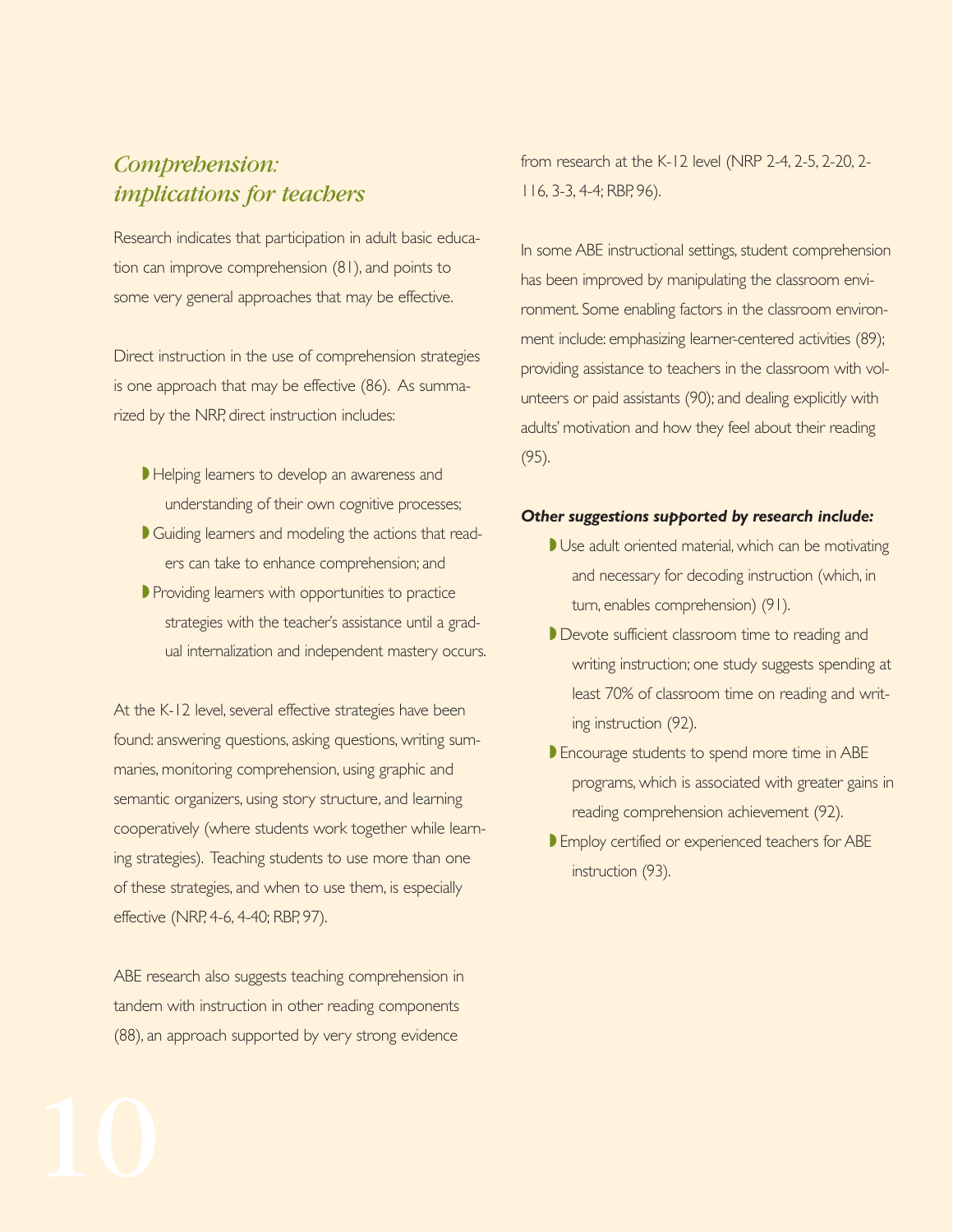# $Puting$ *IIIIII* Together

The ultimate goal in reading is comprehension: people read to learn and understand. Readers must interact with a text for comprehension to occur, combining its ideas and information with what they already know. They understand more when they are familiar with the basic vocabulary or concepts presented, or when they can develop their understanding of new words as they read. When a reader does not have adequate prior knowledge and cannot figure out key concepts, comprehension suffers.

Comprehension may also suffer when readers cannot recognize individual words in a text. A reader may be conceptually ready to understand a text, for example, but will be unable to do so if he or she cannot read the individual words. Alphabetics instruction gives readers the tools they need to decode individual words. To read individual words, the reader must know how the letters in our alphabet represent spoken words (alphabetics). This includes knowing how words are made up of smaller sounds (phonemic awareness), and how letters and combinations of letters represent these sounds (phonics and word analysis).

The ability to decode individual words, however, is not sufficient. Readers must also be able to recognize strings of words rapidly as they read sentences and longer texts. Fluent reading is crucial to adequate comprehension.

As the previous sections have indicated, each major component of reading (alphabetics, fluency, vocabulary, and comprehension) develops through specific practices. But just as all the components must function together for reading to be effective, they must be taught together to maximize instructional effectiveness.

One way that teachers can better prepare to address all of the components together in instruction is by creating reading profiles. A reading profile combines information from tests in several components to create a picture of a reader's strengths and needs for instructional purposes (Chall, 1994; Chall & Curtis, 1990; Roswell & Chall, 1994; Strucker, 1997). It involves assessing a student in each major component of reading and using a common measure, such as grade equivalents, to create an outline of strengths and needs.

Because reading profiles present a comprehensive view of learner strengths and needs across many aspects of the reading process (and for all kinds of readers, including those with reading disabilities and English language learners), teachers can use them to design a program of instruction that addresses all aspects of the reading process. Assessing only one reading component may not be sufficient to identify strengths and needs for instruction (32). Students with different profiles may need different mixes of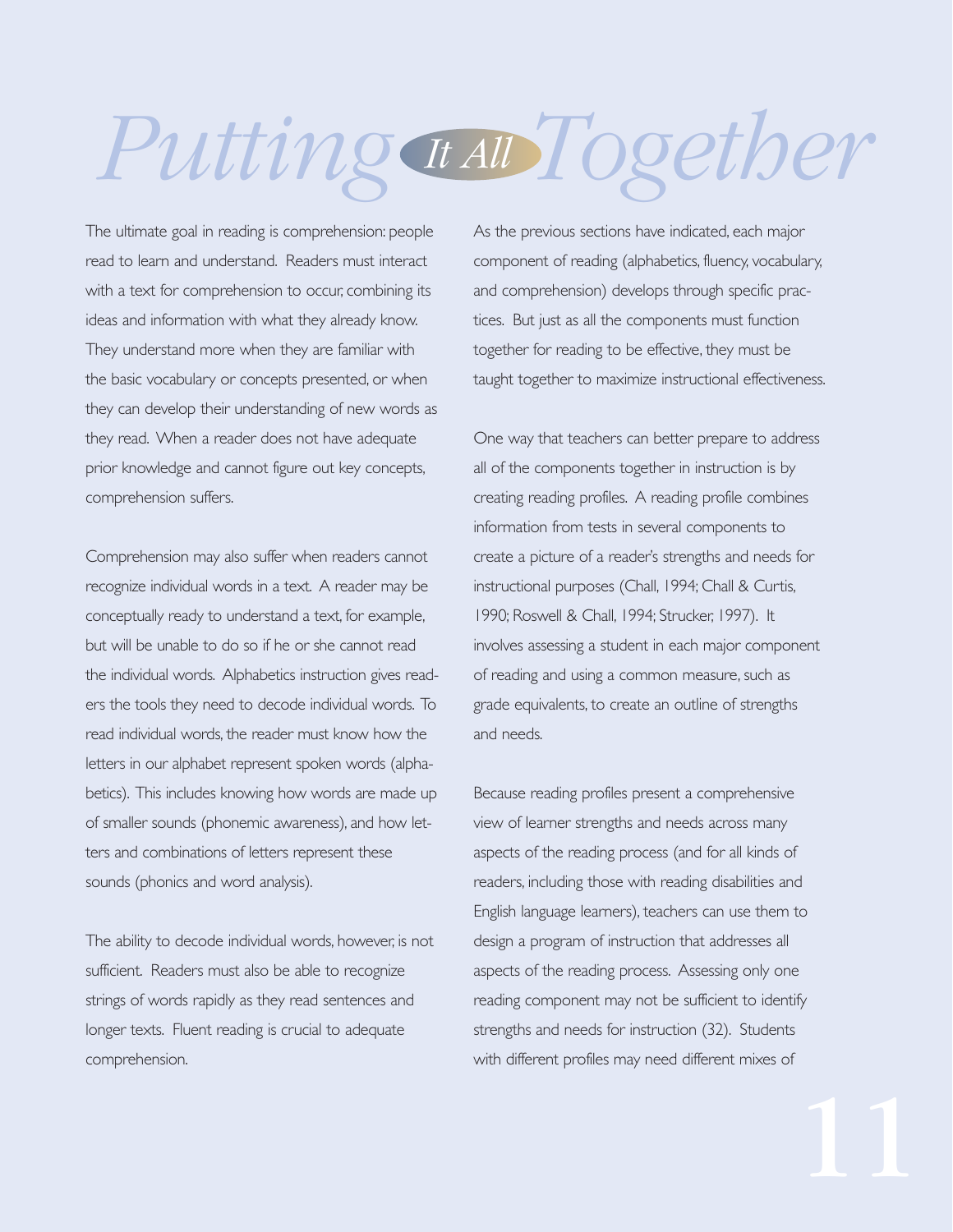instructional approaches. Developing specific approaches to instruction for different reading profiles may lead to more efficient instruction. This ensures a balanced approach in which no one aspect of the reading process is over- or under-emphasized (National Reading Panel, 2000; Snow, Burns, & Griffin, 1998; Snow and Strucker, 2000).

We conclude our summary of the results from the Reading Research Working Group review of adult reading instruction research by acknowledging an area that has received very little attention: motivation, or the need and desire to learn to read. Most educators maintain that effective reading and reading instruction cannot occur without sufficient motivation on the part of the learner. Motivation would seem to be especially important in adult literacy because—in addition to an initial desire to learn to read—adults must address many barriers to participation, set aside the time necessary to receive effective instruction, and overcome any embarrassment resulting from the stigma associated with seeking help for poor reading skills. When researchers have looked at motivation, results suggest that dealing with adults' literacy beliefs and goals for learning may increase their reading comprehension achievement (95).

Use of research-based principles will assist the adult educator in selecting teaching and learning experiences that will provide the greatest opportunities for success. The Adult Literacy Research Working Group continues to examine research and materials that will assist the adult educator in teaching reading so that adult learners can achieve their goals in the workplace, family, and community.

### *The classroom connection*

This booklet is designed to summarize key findings from scientific research about teaching adults to read. For more information on how these research findings relate to instructional strategies, visit the Partnership for Reading website at www.nifl.gov/partnershipforreading, and click on the link for adult literacy.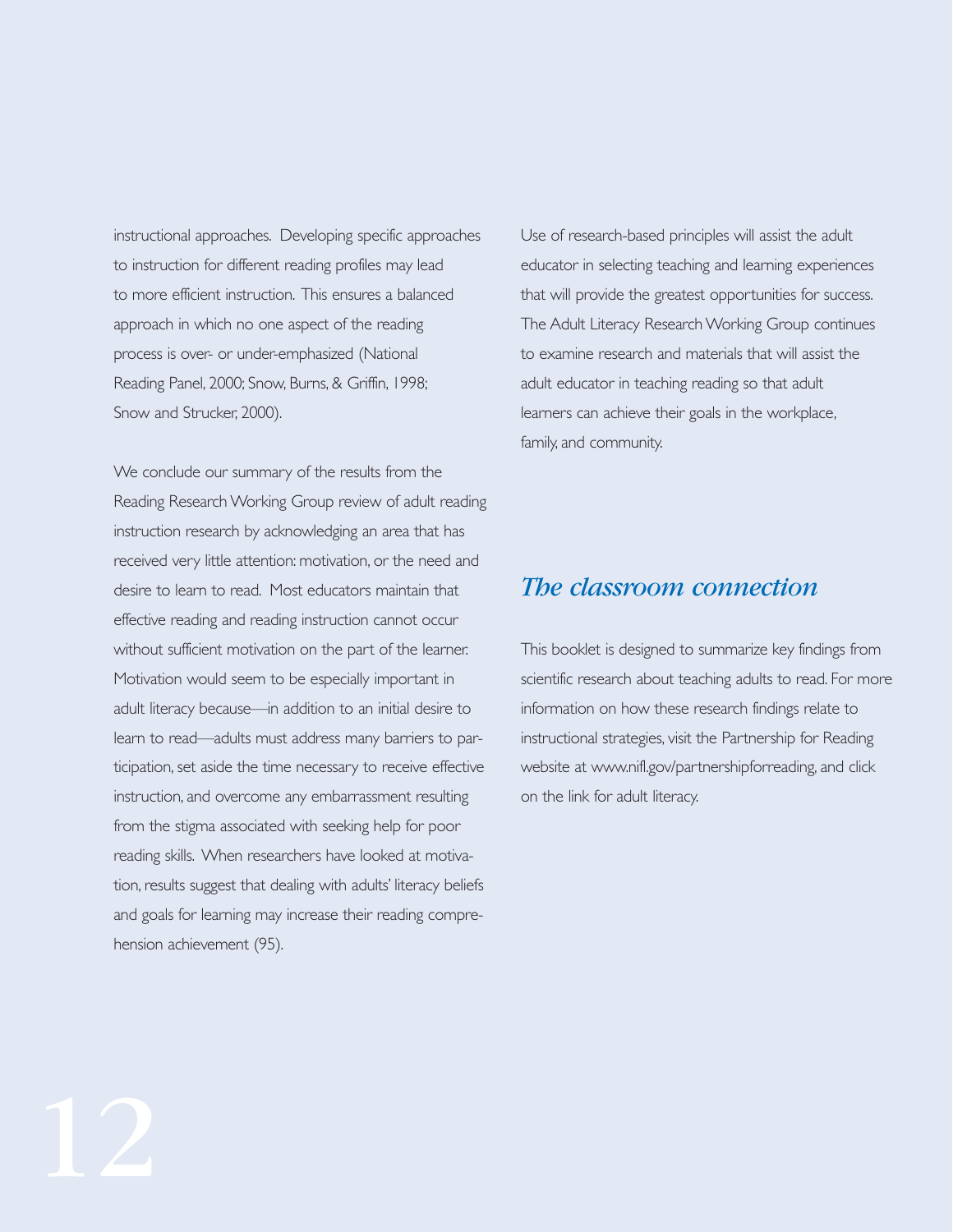## Bibliography

Chall, J. S. (1994). Patterns of adult reading. *Learning Disabilities,* 5(1), 29-33.

Chall, J. S., & Curtis, M. E. (1990). Diagnostic achievement testing in reading. In C. Reynolds & R. Kamphaus (Eds.), *Handbook of psychological and educational assessment of children* (pp. 349-355). New York: Giulford.

Kruidenier, J. R. (2002). *Research-based principles for Adult Basic Education reading instruction.*Washington, DC: National Institute for Literacy.

National Reading Panel. (2000). *Report of the National Reading Panel:Teaching children to read.*Washington, DC: National Institute of Child Health and Human Development.

Roswell, F. G., & Chall, J. S. (1994). *Creating successful readers: A practical guide to testing and teaching at all age levels.* Chicago: Riverside.

Strucker, J. (1997). What silent reading tests alone can't tell you:Two case studies in adult reading differences. *Focus on Basics,* 1(B), 13-16.

Snow, C. E., Burns, S. M., & Griffin, P. (Eds.). (1998). *Preventing reading difficulties in young children.*Washington, DC: National Academy Press.

Snow, C.E. & Strucker, J. (2000). Lessons from *Preventing reading difficulties in young children* for adult learning and literacy. In J. Comings & B. Garner (Eds.), *Annual review of adult learning and literacy:* A project of the National Center for the Study of Adult Learning and Literacy (Vol. 1, pp. 25-73). San Francisco: Jossey-Bass.